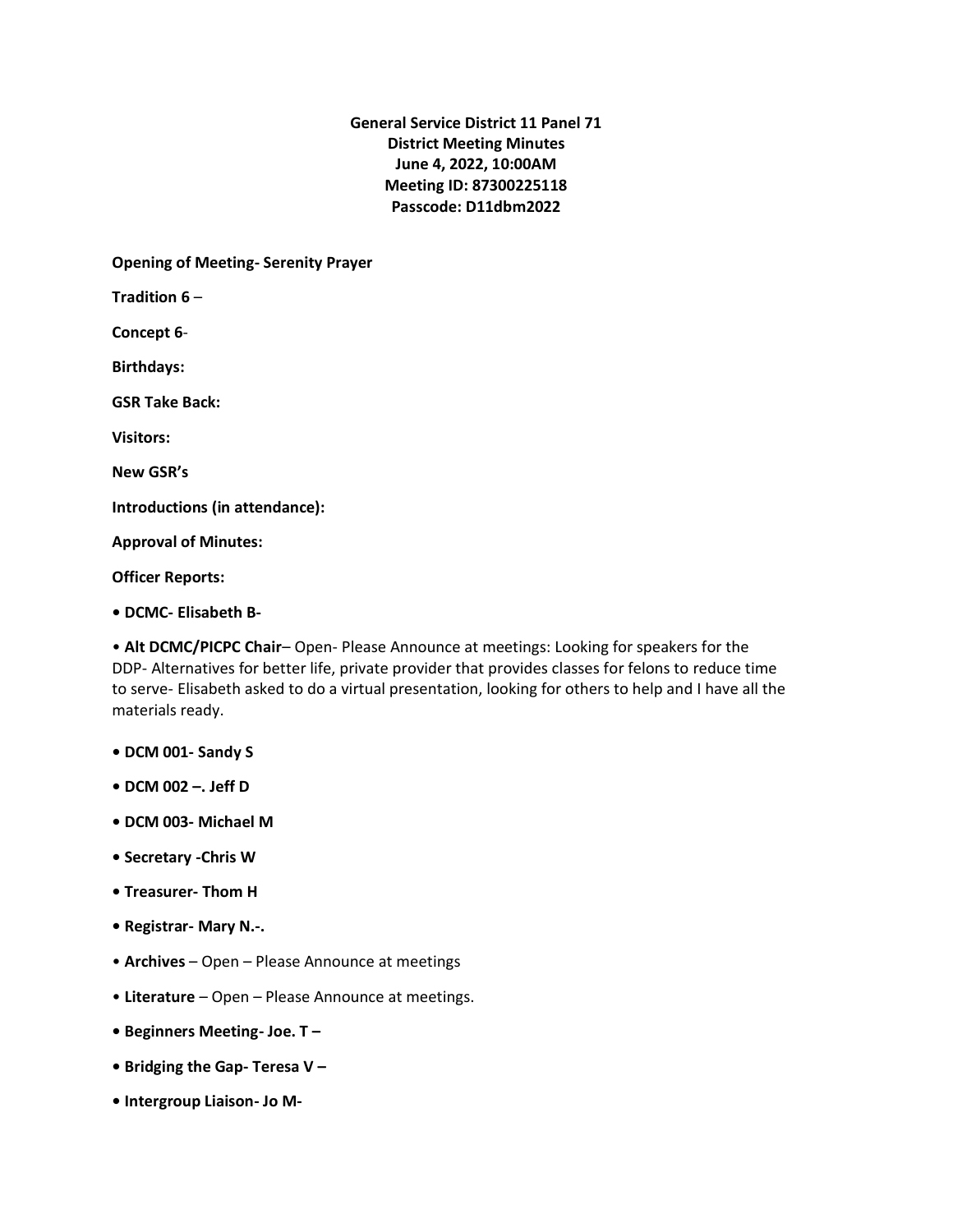- **H&I Liaison- Jo M-**
- **Tech Committee- Jeff D**
- **NAPYPAA Liaison – Phil B**
- **UNITY DAY Chair (June 18) Thom H**
- **AD Hoc – Hybrid Committee- Thom H**

• **Visiting Area Officer**- Claudia Nola, CNCA06 Registrar will speak about her experience with the spirit of rotation.

## **Break**

• At our November District Business Meeting, we will elect new officers for the next panel. Each month until November, we will hear from 2 officers, share their experience l. Today we will hear from Thom H and Chris W.

Thom H – Treasurer

Chris W – Recording Secretary

**Housekeeping motion**- Housekeeping Motions: A motion of a routine nature dealing with administrative or purely formal matters necessary to expedite House business. If there is an objection this will become new business next month.

- **Old Business -**
- **New Business-**

**Discussion:**

• **Financial Oversight Committee** – Volunteers for Chair

## **What's On Your Mind-**

## **Reminder:**

- Concept Study every 3rd Sunday at 6
- Volunteer for Report back:
- Next Business Meeting July 2 at 10:00am

## **Close with the Responsibility Statement**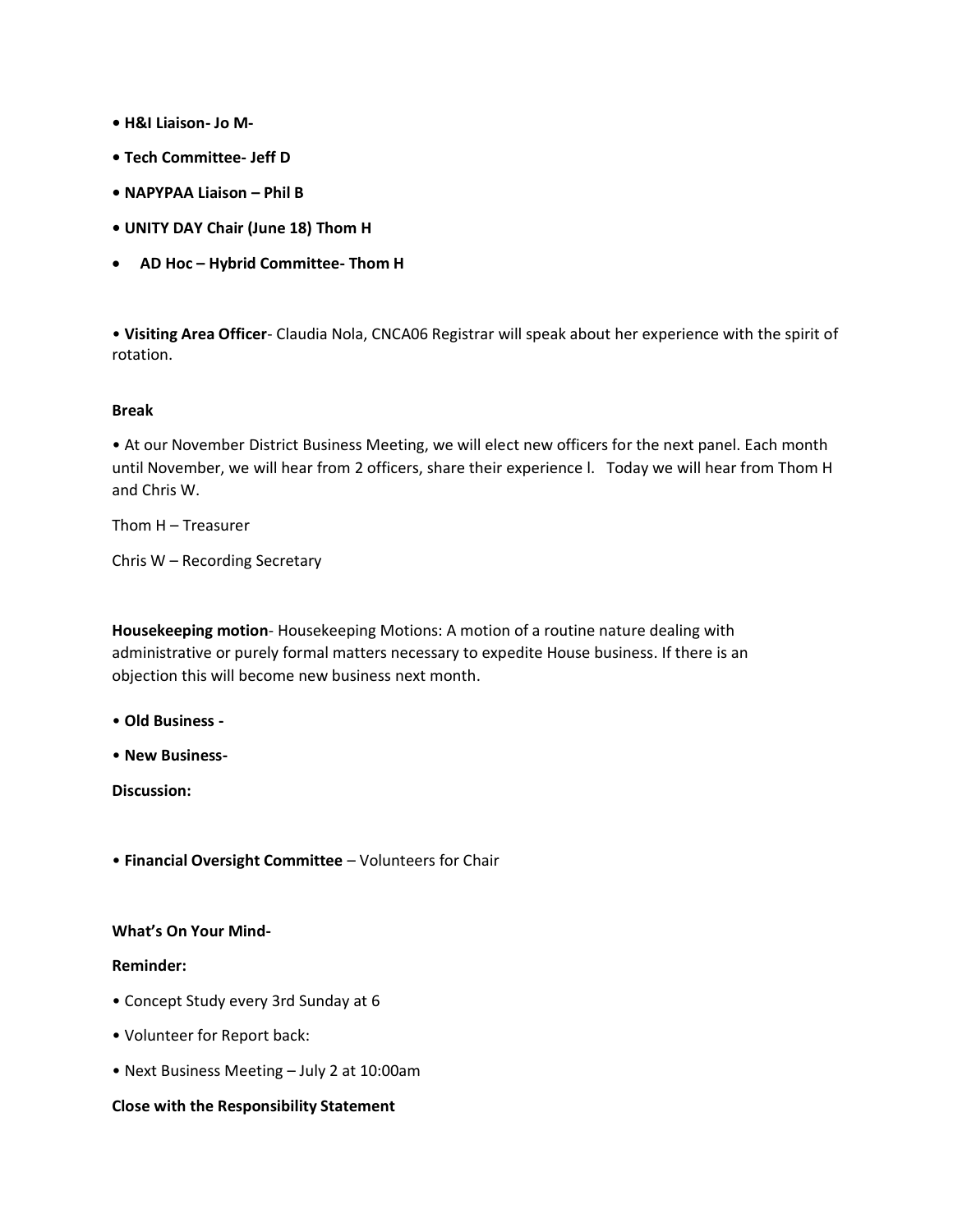District 11 Elisabeth Brumley, DCMC District Committee Member Chair Report June 4, 2022

Hello,

The Post Conference Assembly was great, with speakers about the General Service Conference theme and our Delegate sharing her experience in New York. I have added a page of highlights from the GSC that Jennifer has sent us to the drive, and to the agenda packet. Please feel free to use it to share information with your group.

I continue to be amazed at how alike we all are and am so grateful to have the support from other Alcoholics in service in our area. At the DCMC sharing session we discussed the third legacy of service and these comments reminded me of our responsibility to the alcoholic who still suffers:

- Service done selflessly, I do service selfishly all the time, when I do service, I get connected
- The responsibility statement encompasses the concept of leadership
- Carry the message of service is my responsibility to help keep the doors open
- We continue to be grateful for the opportunity to be of service and share the trust of the fellowship of AA.

District elections are coming up in November along with the Area elections. Officer service responsibilities for our district will be shared each month until November.

Today we will hear from our Treasurer and Recording Secretary.

Check out the flyers from other districts in the GS drive.

In Gratitude and Service, Elisabeth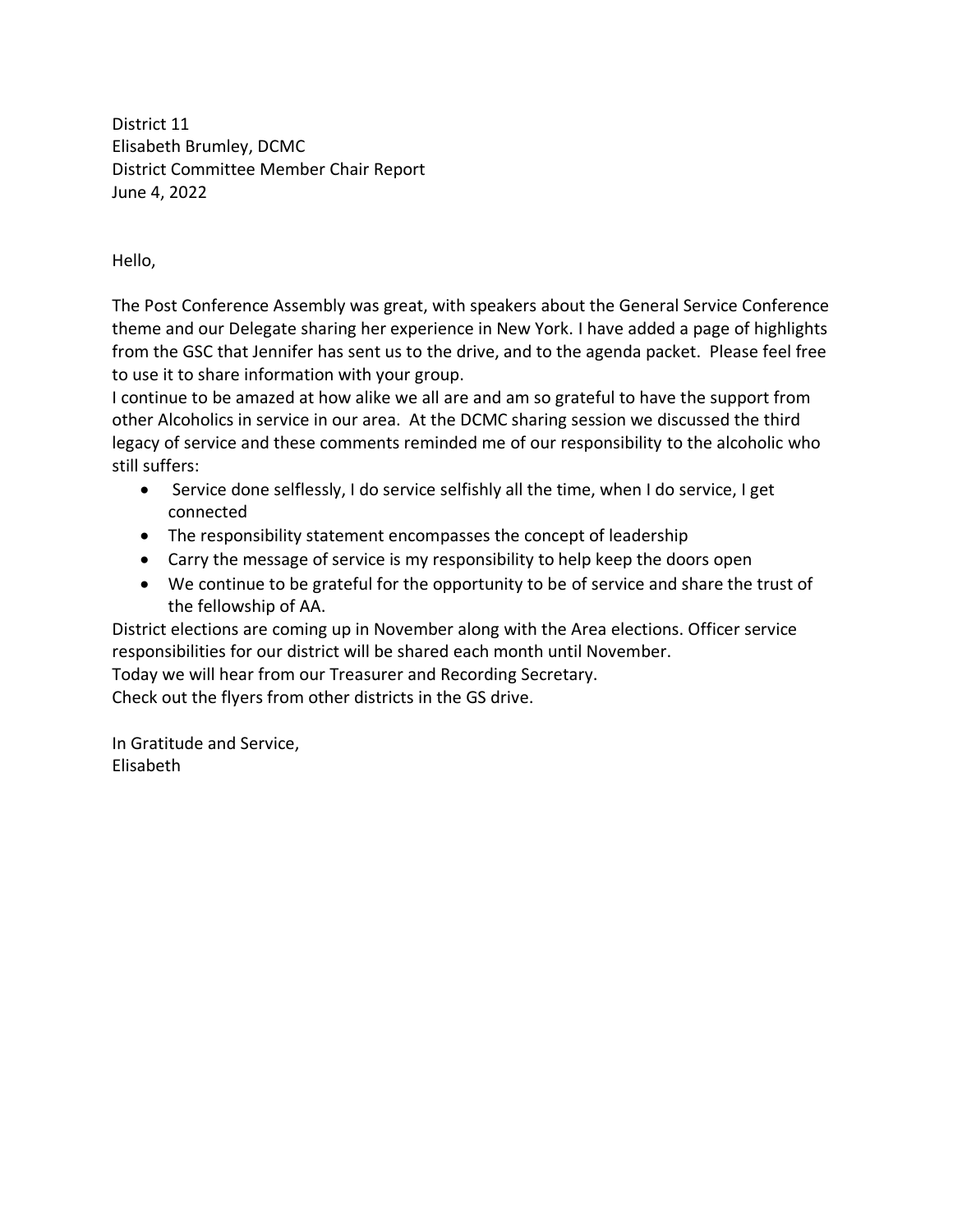| Date                                    | Check # | <b>Description</b>   | <b>Debit</b> | <b>Credit</b> | <b>Balance</b> |
|-----------------------------------------|---------|----------------------|--------------|---------------|----------------|
|                                         |         | Beginning            |              |               |                |
|                                         |         | Check Book           |              |               |                |
|                                         |         | Balance              |              |               | \$8,227.47     |
| <b>Credits</b>                          |         |                      |              |               |                |
|                                         |         | Deposit              |              | \$0.00        |                |
|                                         |         | Deposit              |              |               |                |
|                                         |         | PayPal               |              |               |                |
|                                         |         | <b>TOTAL</b>         |              |               |                |
|                                         |         | <b>DEPOSITS</b>      |              | \$0.00        |                |
|                                         |         | <b>Total</b>         |              |               |                |
|                                         |         | <b>Credits/Depos</b> |              |               |                |
|                                         |         | ited                 |              |               | \$0.00         |
|                                         |         | <b>Grand Total</b>   |              |               | \$8,227.47     |
| <b>Debits</b>                           |         |                      |              |               |                |
|                                         | 1318    | IG Beginners         | \$130.20     |               |                |
|                                         |         | Meeting Lit.         |              |               |                |
|                                         |         | <b>Bank Fee</b>      | \$0.00       |               |                |
|                                         |         | <b>Total Debits</b>  | $-$130.20$   |               |                |
|                                         |         | <b>Ending</b>        |              |               | \$8,097.27     |
|                                         |         | <b>Balance</b>       |              |               |                |
| <b>MTD Outstanding</b>                  |         |                      |              |               |                |
| <b>Date</b>                             | Check # | Description          | Amount       |               |                |
| <b>Total</b>                            |         |                      | \$0.00       |               | \$8,097.27     |
|                                         |         |                      |              |               |                |
| <b>TOTALS</b>                           |         |                      |              |               |                |
| <b>Bank Statement Balance 5/13/2022</b> |         |                      |              |               | \$8,211.47     |
| <b>Deposits Not Recorded 5/13/22</b>    |         |                      | \$0.00       |               | \$0.00         |
| <b>Outstanding Checks 5/13/2022</b>     |         |                      | $-$132.20$   |               | $-$132.20$     |
| Checkbook Balance 5/30/2022             |         |                      |              |               | \$8,095.27     |
| <b>Prudent Reserve</b>                  |         |                      |              |               | $-$ \$800.00   |
| <b>Over/Under Prudent Reserve</b>       |         |                      |              |               | \$7,295.27     |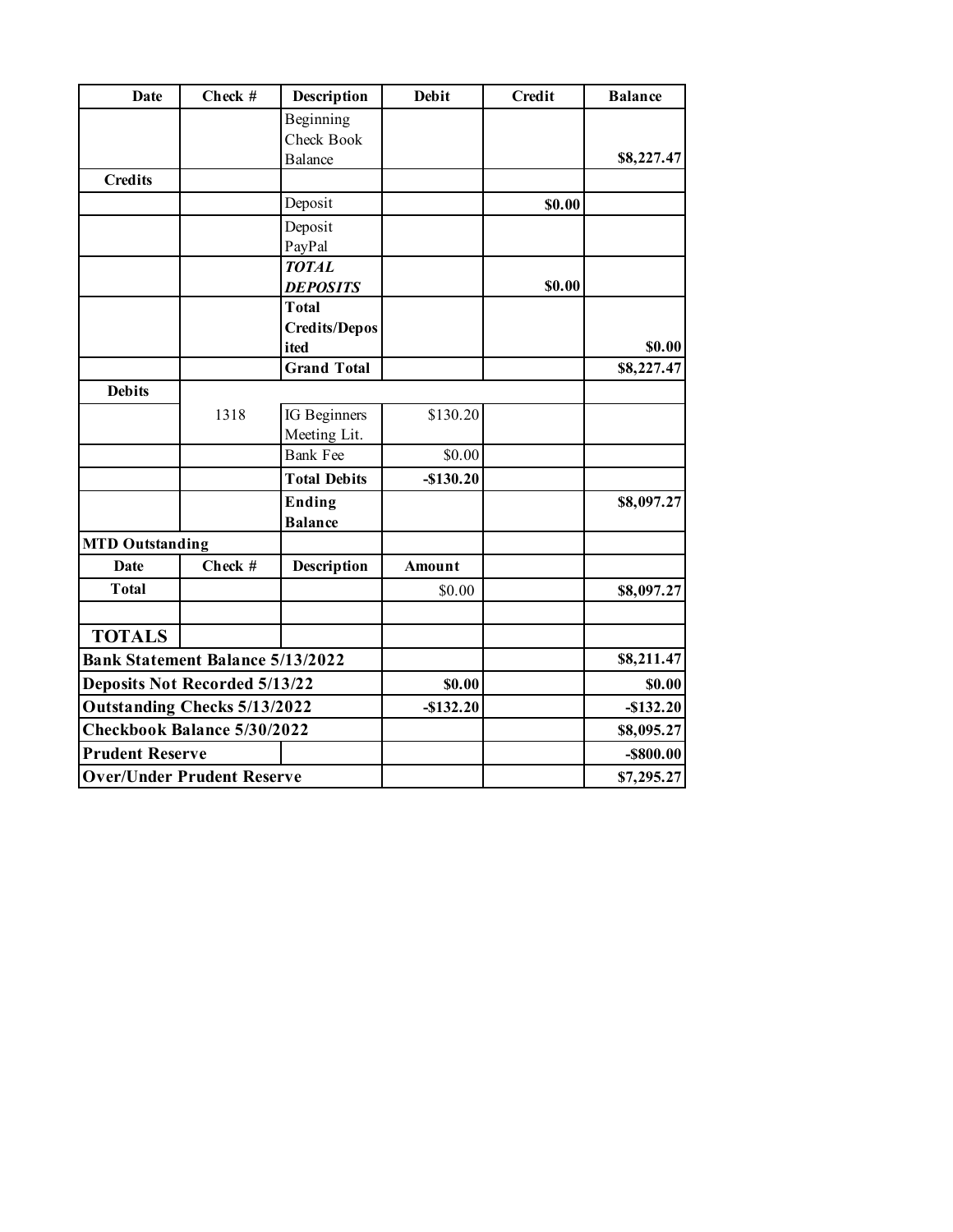| <b><i>KY WESTAMERICA BANK</i></b>                                            |                                                 |                               | If you have any questions<br>about your account please call |
|------------------------------------------------------------------------------|-------------------------------------------------|-------------------------------|-------------------------------------------------------------|
| <b>Account Statement</b>                                                     |                                                 |                               | $800 - 848 - 1088$                                          |
|                                                                              |                                                 |                               | CUSTOMER SERVICE                                            |
|                                                                              |                                                 |                               | <b>ACCOUNT NUMBER</b>                                       |
| GENERAL SERVICE DISTRICT 11                                                  | 312                                             |                               | <b>STATEMENT</b>                                            |
| PO BOX 2996<br>YOUNTVILLE CA                                                 | 94599                                           |                               | DATE<br><b>CYCLE</b><br>05/13/22<br>9                       |
|                                                                              |                                                 |                               | <b>ITEMS ENCLOSED</b><br>PAGE                               |
|                                                                              |                                                 |                               | 0                                                           |
|                                                                              |                                                 |                               | YEAR-TO-DATE INTEREST                                       |
| PREVIOUS BALANCE<br>CHECKS AND WITHDRAWALS<br><b>AMOUNT</b><br><b>NUMBER</b> | <b>DEPOSITS AND CREDITS</b><br>AMOUNT<br>NUMBER | <b>INTEREST MINUS CHARGES</b> | <b>NEW BALANCE</b>                                          |
| 8,048.57<br>.00<br>0                                                         | 162.90                                          | .00                           | 8,211.47                                                    |

w

|                            | <b>ACCOUNT ACTIVITY</b>                                                                                                                                                                                                                                                                                                                                                                                                                                                                                                           |        | <b>BALANCE SUMMARY</b>    |          |  |
|----------------------------|-----------------------------------------------------------------------------------------------------------------------------------------------------------------------------------------------------------------------------------------------------------------------------------------------------------------------------------------------------------------------------------------------------------------------------------------------------------------------------------------------------------------------------------|--------|---------------------------|----------|--|
| BUSINESS REGULAR CHECKING  |                                                                                                                                                                                                                                                                                                                                                                                                                                                                                                                                   |        | DATE                      | BALANCE  |  |
| 28 DAYS THIS CYCLE<br>DATE | DEPOSITS<br>$\mathcal{L} = \mathcal{L} \times \mathcal{L} = \mathcal{L} \times \mathcal{L} = \mathcal{L} \times \mathcal{L} = \mathcal{L} \times \mathcal{L} = \mathcal{L} \times \mathcal{L} = \mathcal{L} \times \mathcal{L} = \mathcal{L} \times \mathcal{L} = \mathcal{L} \times \mathcal{L} = \mathcal{L} \times \mathcal{L} = \mathcal{L} \times \mathcal{L} = \mathcal{L} \times \mathcal{L} = \mathcal{L} \times \mathcal{L} = \mathcal{L} \times \mathcal{L} = \mathcal{L} \times \mathcal{L} = \mathcal$<br>DESCRIPTION | AMOUNT | PREVIOUS BALANCE<br>04/15 | 8,048.57 |  |
| 05/02<br>BRANCH DEPOSIT    |                                                                                                                                                                                                                                                                                                                                                                                                                                                                                                                                   | 162.90 | 05/02                     | 8,211.47 |  |
|                            | ENJOY THE CONVENIENCE OF MOBILE CHECK DEPOSIT<br>WITH THE STARCONNECT PLUS MOBILE BANKING APP.<br>DOWNLOAD THE APP TO YOUR MOBILE DEVICE TODAY!                                                                                                                                                                                                                                                                                                                                                                                   |        | NEW BALANCE<br>05/13      | 8,211.47 |  |

**EXTRA CASH LINE OF CREDIT CUSTOMERS:** YOUR ACCOUNT DETAILS ARE LISTED BELOW. **LATE PAYMENT WARNING:** IF YOUR MINIMUM PAYMENT IS NOT RECEIVED BY THE PAYMENT DUE DATE YOU MAY BE CHARGED A LATE FEE OF \$5.

PREVIOUS BALANCE ADVANCES AND DEBITS PAYMENTS AND CREDITS **INTEREST CHARGED** FEES CHARGED NEW BALANCE NUMBER AMOUNT NUMBER AMOUNT

LINE OF CREDIT CREDIT AVAILABLE **ANNUAL PERCENTAGE RATE** DAILY PERIODIC RATE PAYMENT PAYMENT = MINIMUM PAYMENT DUE DATE YEAR-TO-DATE<br>PAST DUE + THIS PERIOD = PAYMENT DUE

THANK YOU FOR BANKING WITH US. **NOTICE: SEE 'BACK OF STATEMENT' TAB FOR IMPORTANT INFORMATION.**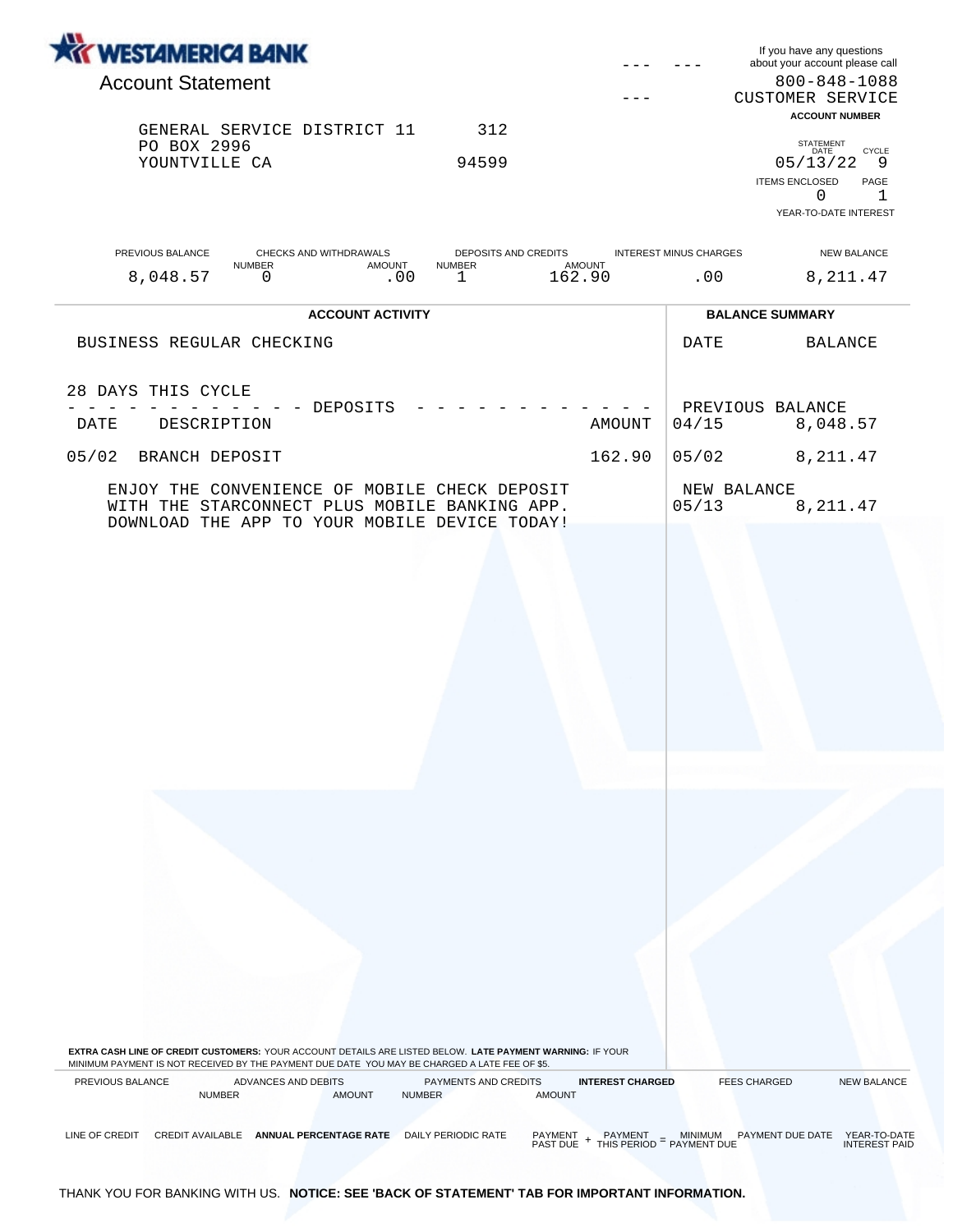## *2021 – 2022 – Panel 71*

- June 19th Unity Day, District 11
- June 26—Area Committee Mtg.
- July 24—Area Committee Mtg.
- August 7—Summer Assembly, District 70 28—Area Committee Mtg.
- September 25—Area Committee Mtg
- October 23—Area Committee Mtg.
- November 6—Inventory Assembly, District 04 27—Area Committee Mtg.
- December 18—Area Committee Mtg. (Note: 3rd Sat)

## *PANEL 71 ASSEMBLIES 2021*

Summer Assembly, August 7 (Hosted by District 70) 2021

Fall Inventory Assembly, November 6 (Hosted by District 04)

## *PANEL 71 ASSEMBLIES 2022*

- Pre-Conference Assembly, April 2-3, 2022
- Post-Conference Assembly, May 14, 2022
- Summer Assembly, August 13, 2022
- Fall Election Assembly, Nov. 5, 2022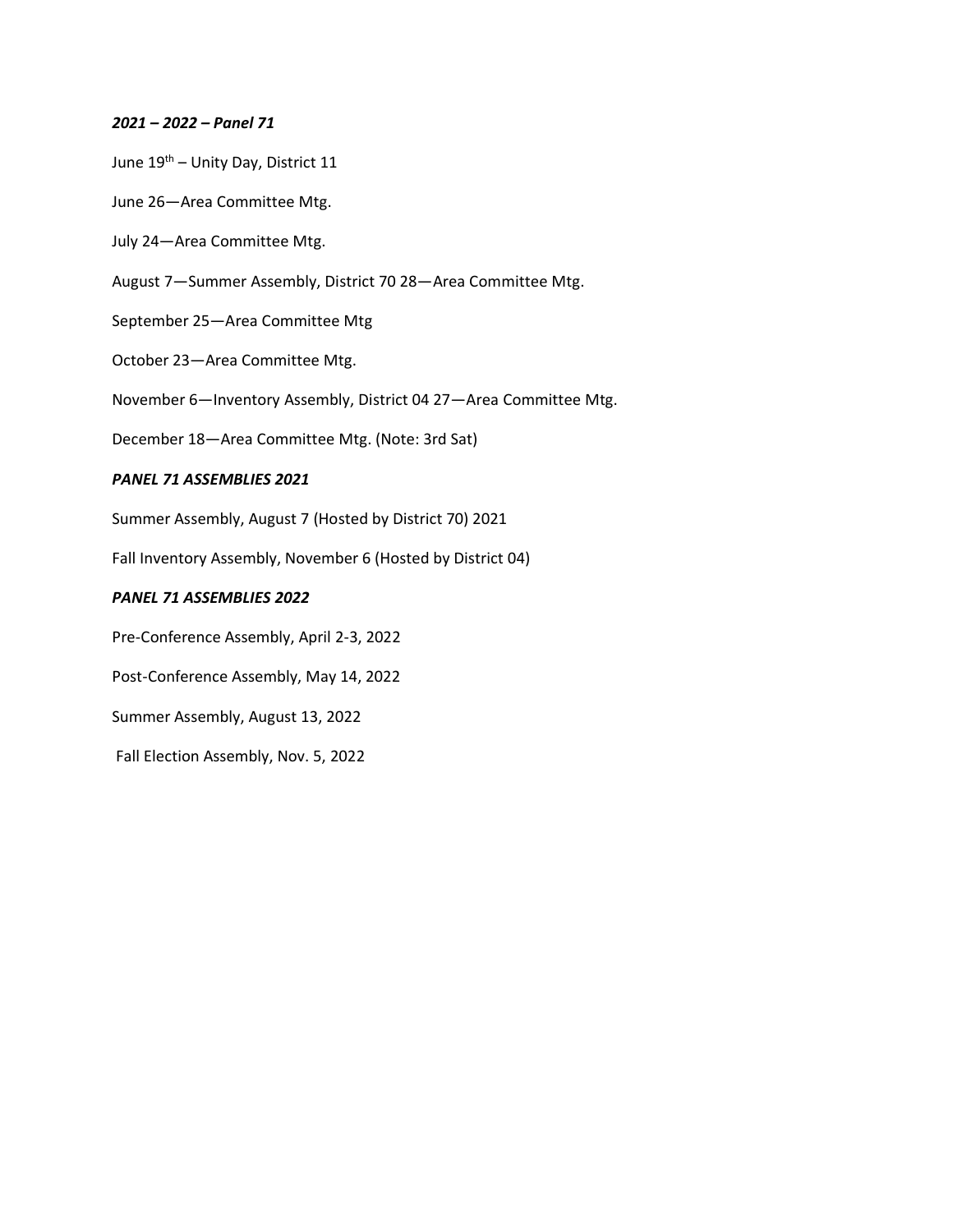## District 11/P71 Officer & Committee List

| <b>POSITION</b>       | <b>NAME</b>  |  |
|-----------------------|--------------|--|
| <b>OFFICERS</b>       |              |  |
| <b>DCMC</b>           | Elisabeth B. |  |
| Alt DCMC-PI/CPC       | <b>OPEN</b>  |  |
| DCM, 001              | Sandy S.     |  |
| DCM, 002              | Jeff D.      |  |
| DCM, 003              | Michael M.   |  |
| Treasurer             | Thom H.      |  |
| Secretary             | Chris W.     |  |
| Registrar             | Mary N.      |  |
|                       |              |  |
| <b>COMMITTEES</b>     |              |  |
| Archives              | <b>OPEN</b>  |  |
| Literature            | <b>OPEN</b>  |  |
| Bridging the Gap      | Teresa S.    |  |
| Beginner's Meeting    | Joe T.       |  |
|                       |              |  |
| <b>SUB-COMMITTEES</b> |              |  |
| Financial Oversight   | <b>OPEN</b>  |  |
| Ad Hoc Web            | Jeff D.      |  |
|                       |              |  |
| <b>LIASONS</b>        |              |  |
| H 81                  | Jo M.        |  |
| <b>NAPYPAA</b>        | Phil B       |  |
| Intergroup            | <b>OPEN</b>  |  |
|                       |              |  |
|                       |              |  |
|                       |              |  |

Revised: 11.22.21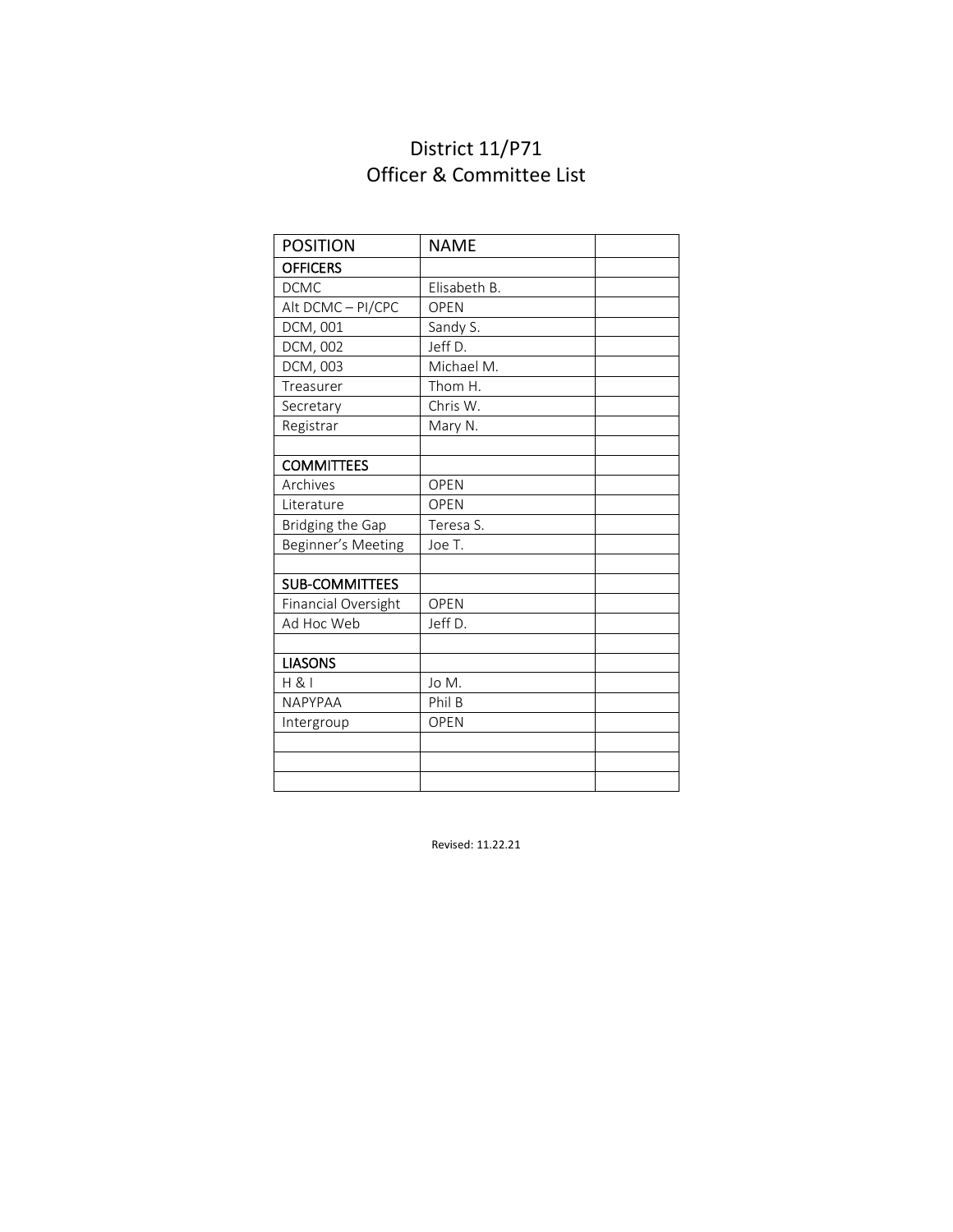### **Area Committee Motions**

*Continue at Area Committee Meeting in April 23, 2022*

### **OLD BUSINESS**

• That CNCA purchase a P.O. Box through the UPS Store (Petaluma Branch) at the current cost of \$480 per year for all future incoming mail. If approved, CNCA will maintain the former Post Office Box for a duration of at least one year, and until such time that all pertinent entities affected of be notified of the change of address. *- Presented by the Panel 71 Finance Committee at the Area Committee Meeting 3/26/22*

#### **Area Assembly Motions** *Continue at Post Conference Assembly in May 14, 2022*

### **OLD BUSINESS**

- That the trustees' Literature committee develop a graphic novel, or a series of graphic novels, that depict the first 164 pages of the Big Book. - *Presented by District 90 at the Area Committee Meeting 2/27/21*
- That the trustees' Literature committee consider deleting or changing the following wording in the book *Living Sober*: "Better to be chubby or pleasingly plump than drunk, right? Did you ever hear of anyone being arrested for 'fat driving'?", which is located in Chapter 9 titled 'Eating or Drinking Something-Usually, Sweet' on page 23 of the 2019 printing. - *Presented by District 90 at the Area Committee Meeting 7/24/21*
- That CNCA distribute the Area newsletters (Comments / Comentarios) electronically unless requested by mail. *- Presented by District 06 at the Area Committee Meeting 7/24/21*
- A request to the trustees' Literature committee that the 2021 advisory action related to the phrase "lustful enough to rape " on page 66 in the chapter 'Step Six' of *Twelve Steps and Twelve Traditions* be rescinded and the language be returned to the original. - *Presented by District 20 at the Area Committee Meeting 10/23/21*

### **NEW BUSINESS**

• That the phrase "cómo nosotros los concebimos" (as we conceive it) on Step Three of the third edition of the Big Book in Spanish be corrected in future editions to; "como nosotros lo entendimos" (as we understood him), the correct translation from the English version of the Big Book. *- Presented by District 20 at the Area Committee Meeting 11/27/21*